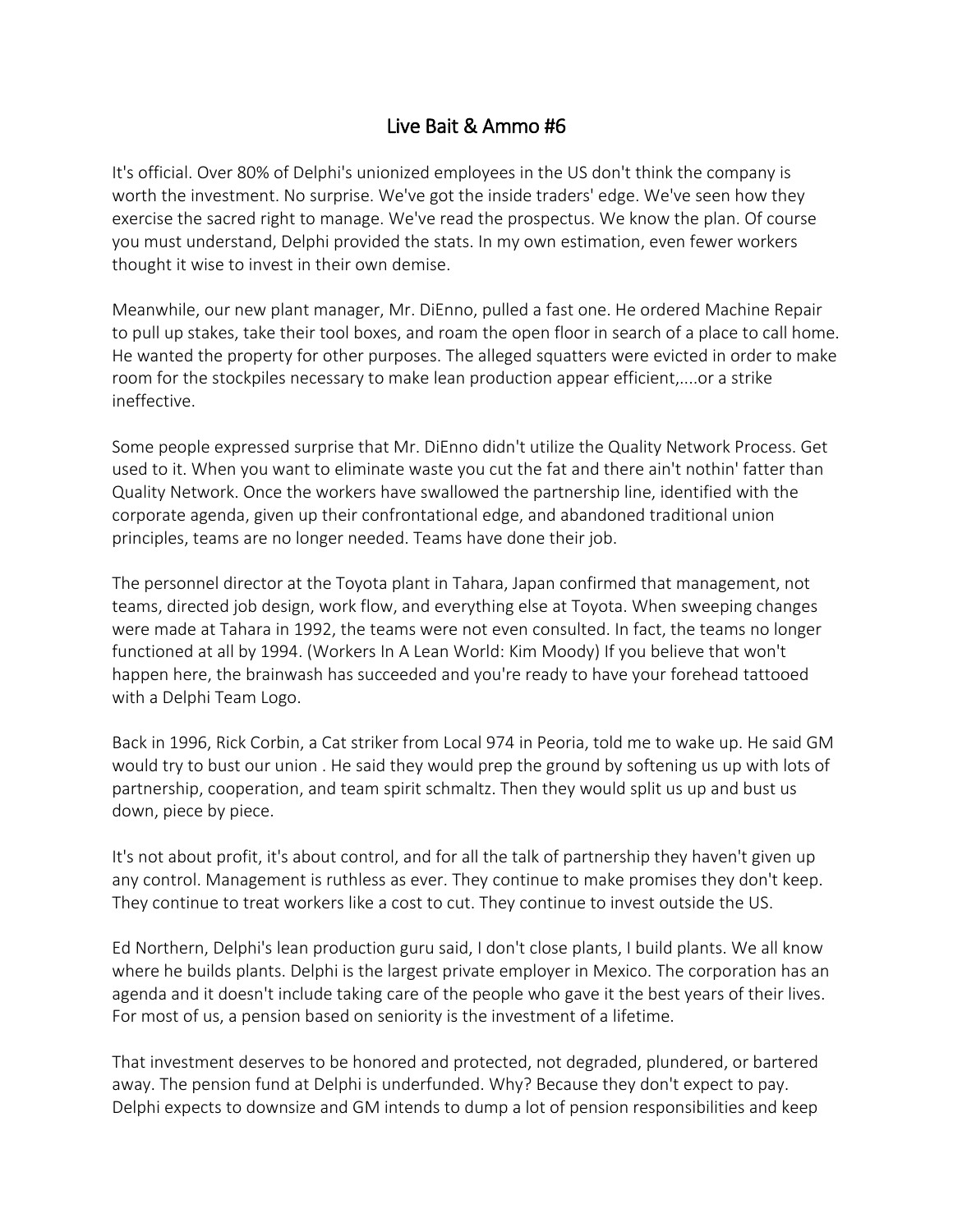the equity. We deserve a fully funded pension . We earned it. We deserve a guarantee not to be sold, closed, or otherwise flushed down the drain. We should never settle for less.

The UAW has postponed the big confrontation for years and tried to appease the corporate beast with concessions and cooperation. We are not partners. We have never been partners. The policy of appeasement is the counsel of cowards. The strategy of cooperation has failed. The UAW has been cut in half since the advent of cooperation schemes. What do you propose to give the beast next? Your children?

Yokich wants us to believe the corporations are willing to encourage the Independent Part Suppliers to unionize. What a joke. If he expects us to believe that he's either naive or he thinks we are stupid. There are 20,000 more autoworkers in the US today than there were in 1978, but the majority of them are non-union. There's a definite pattern here but it has nothing to do with bargaining and everything to do with destroying the union. Corporate America has no intention of helping the UAW organize anybody.

Last summer Yokich acted surprised by the spin off announcement. No one believed him but of course it all depends on what you mean by spin. On page 413 of the 1996 GM-UAW National Agreement it states that the Quality Council was renamed and reconfigured to accommodate a restructuring within the corporation, namely, DELPHI AUTOMOTIVE SYSTEMS."

A name change, non-material, but enough to satisfy the legal scallywags. I'm not a corporate lawyer, or a professional money launderer, but I think you might call the tidy non-profit, tax free corporation that administers the Quality Network Program an S corporation. The money goes in one end, circles around and after a few tax deductions, comes back out in somebody else's pocket. Whose? Well, the UAW for one.

One out of four International staff are paid for by the tax free Center for Human Resources: salaries, allotments, expenses. Without the convenient guise of the non-profit Center for Human Resources, GM would be accused of buying the union, running a company union, and violating the National Labor Relations Act. We wouldn't want that.

Officially, the UAW is opposed to the spin off, but the only squeaks we've heard so far came from the bed springs. The International hasn't demonstrated any visible opposition to the shake down which sends a silent but obvious all clear signal to Wall St., much like the bogus job security provision in our last contract. Delphi is an omen not an oracle.

Delphi is dependent on GM but GM does not need Delphi and neither does anybody else. Delphi is not going to attract new business from GM competitors because everybody knows GM still controls and dominates Delphi. The money hasn't changed hands, it's only changed pockets. And in the switcheroo our pension fund came up short. You don't think there's a plan here?